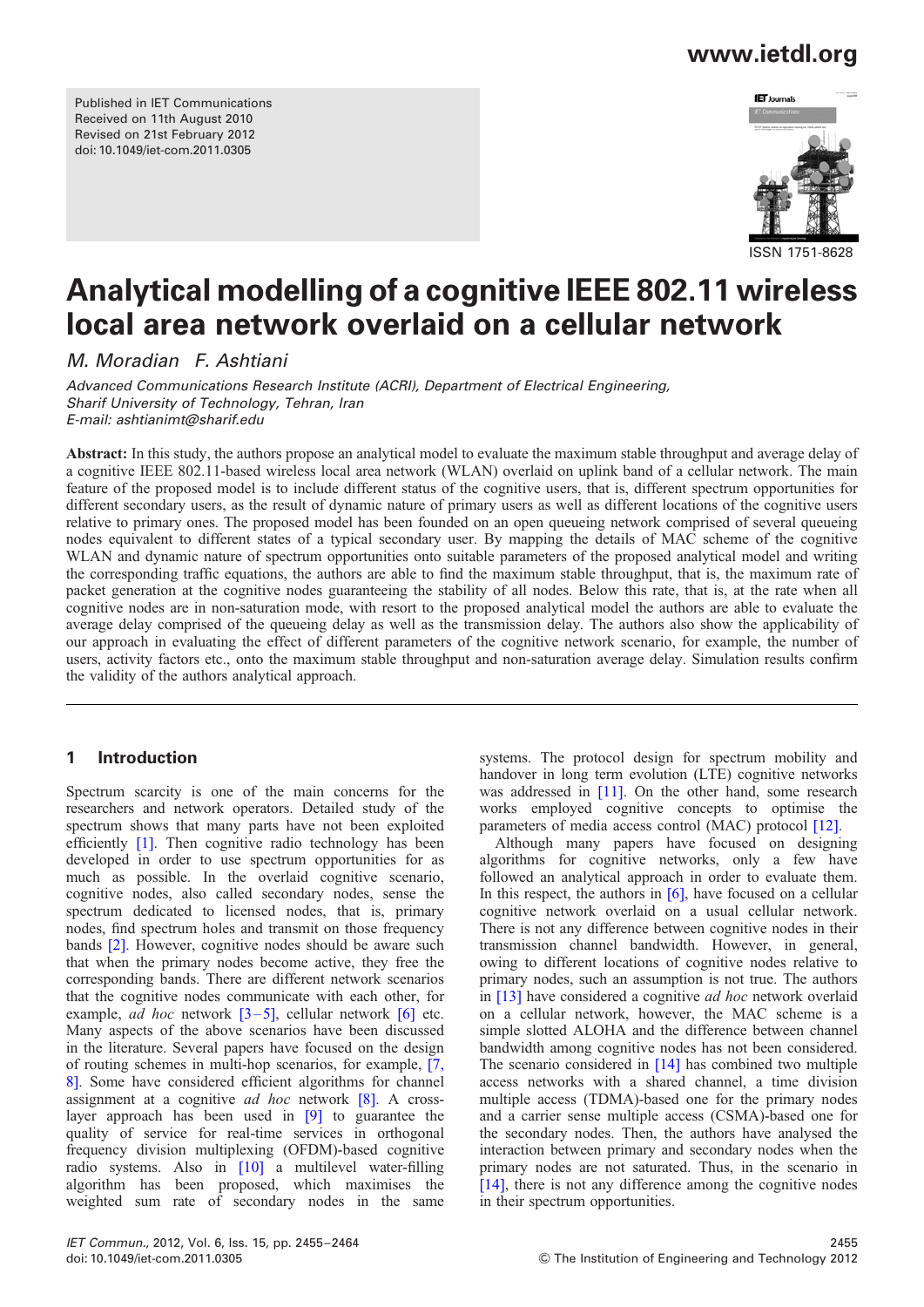In this paper, we focus on a cognitive IEEE 802.11-based WLAN overlaid on the uplink band of a cellular network. In this scenario, with respect to a specific topology for the primary users, each cognitive node detects different number of empty channels. Thus, in general, communications among secondary nodes is done over different channel bandwidths. In such a scenario, the maximum stable throughput, that is, the maximum rate of packets received at the destinations, guaranteeing the stability of all nodes, is of crucial importance in order to evaluate the capability of the cognitive network. Another important metric is the average delay for a typical packet transmission. It is worth mentioning that different packet transmissions in the cognitive scenario may take different time durations because each packet transmission is done via different channel bandwidths. In our analysis, we propose an open queueing network [15] that represents the behaviour of a typical secondary node. By mapping the details of IEEE 802.11 distributed coordination function (DCF) MAC scheme [16], including the dynamic nature of spectrum opportunities owing to the status of primary nodes and different locations of the secondary nodes relative to primary ones, onto suitable parameters of the proposed queueing network, we are able to write traffic equations and obtain the maximum stable throughput as well as the average delay for the cognitive WLAN. Finally, we will show the effect of different parameters of the network, for example, the number of primary and secondary nodes, onto the maximum stable throughput of the cognitive network. Moreover, we verify our analytical approach by several simulations. It is worth noting that in  $[17]$ , we evaluated the maximum stable throughput of a cognitive WLAN sharing the downlink band of a cellular network. Thus, in that scenario, the cognitive nodes sense the same spectrum opportunities that leads to much simplicity compared with the scenario in this paper.

Following this introduction, in Section 2, we describe the cognitive network scenario considered in this paper. We also discuss the manner of interaction between primary and secondary nodes. In Section 3, we describe our approach in analytical modelling of the cognitive network scenario. In this section, we argue how the details of the communication scenario are mapped onto the parameters of the proposed model. We also discuss how to compute the maximum stable throughput and average delay in the same section. Section 4, is dedicated to numerical results and simulations. We conclude the paper in Section 5.

### 2 Cognitive network scenario

In this section, we describe the assumptions for the status of primary users, secondary users, and the manner of their interactions.

### 2.1 Primary network model

In the considered scenario, the primary network is a typical cell of a cellular network where each cell contains  $N_p$  users. The primary users (PUs) are distributed in the cell area according to a specific spatial distribution [18]. Each user has a dedicated similar channel and there are M total channels available in the primary network  $(N_p \le M)$ . Activity of each PU is modelled independently by ON –OFF alternating states. Thus, each primary user successively switches between active and inactive states such that those states last for exponentially distributed time

intervals with means  $T_{\text{act}}$  and  $T_{\text{inact}}$ , respectively, compatible with some services (e.g. voice [19, 20]). Moreover, we have focused on the uplink band of the primary network. In modern cellular networks, data services are becoming more dominant than voice services. Since the volume of data traffic in uplink is less than in downlink, focusing on uplink band appears to render more spectrum opportunities to be used by cognitive nodes. On the other hand, in downlink direction of a cellular network, all cognitive nodes are able to sense the status of primary channels similarly (neglecting misdetection errors). However, in the uplink direction, the cognitive nodes sense the primary channels differently, so it is possible that some active primary channels are sensed inactive by some cognitive nodes. In fact, the sensing state is strongly dependent on the distance between primary and secondary nodes. It is worth noting that our model can be easily changed to be used in downlink band of the primary network.

#### 2.2 Secondary network model

The secondary (cognitive) network is an infrastructure-based WLAN comprised of an access point (AP) and a specific number of nodes. All nodes are within the transmission range of each other. AP is responsible for providing the desired service for the other secondary users (SUs). The  $N_s$ SUs in WLAN are indicated by  $S_1, \ldots, S_{N_S}$ .  $S_{N_S}$  is in fact the AP. Since the download traffic is usually heavier than the upload one in a WLAN, the incoming traffic at AP is much larger than those at other SUs. This leads to the first aspect of asymmetry among the SUs. However in our scenario, the incoming traffic of SUs (other than AP) that constitute the uplink traffic in secondary network are assumed to be the same. Moreover, the ratio of downlink to uplink traffic for each SU is assumed to be  $\alpha$  ( $\alpha$  > 1).

According to random access scheme in a non-cognitive WLAN, the channel bandwidth is the same for all users. However, in cognitive WLAN, the channel bandwidth may differ for different SUs owing to different spectrum opportunities available for each of them. This is the second aspect of asymmetry among SUs which is often an inherent feature for some cognitive scenarios. In fact, the channel of a typical SU is comprised of idle primary channels sensed by the SU. In this respect, we have assumed that SUs exploit OFDM technique for their transmission, such that each idle primary channel is equivalent to a subchannel (subcarrier). Then, it is possible to use several noncontiguous primary channels in a transmission. The number of idle channels usable by an SU is dependent upon the number of PUs sensible by it as well as the activity status of them. Thus, the location of the SU and the spatial distribution of the PUs are two effective factors in constructing the transmission channel for that SU. Regarding this aspect, there should be some modifications to adapt the existing WLAN to cognitive applications. The transmission phases of a packet in the secondary network are as in the following:

1. Contention and detection: The communication of SUs is done based on four-way handshaking mode of IEEE 802.11 DCF in a synchronised manner [16]. Since the channel bandwidth (i.e. the number of detected idle primary channels) is not the same for all SUs, we need to specify a common channel such that all SUs can contend by sending their control signals on this channel. We assume there is a specified channel dedicated to this purpose, which is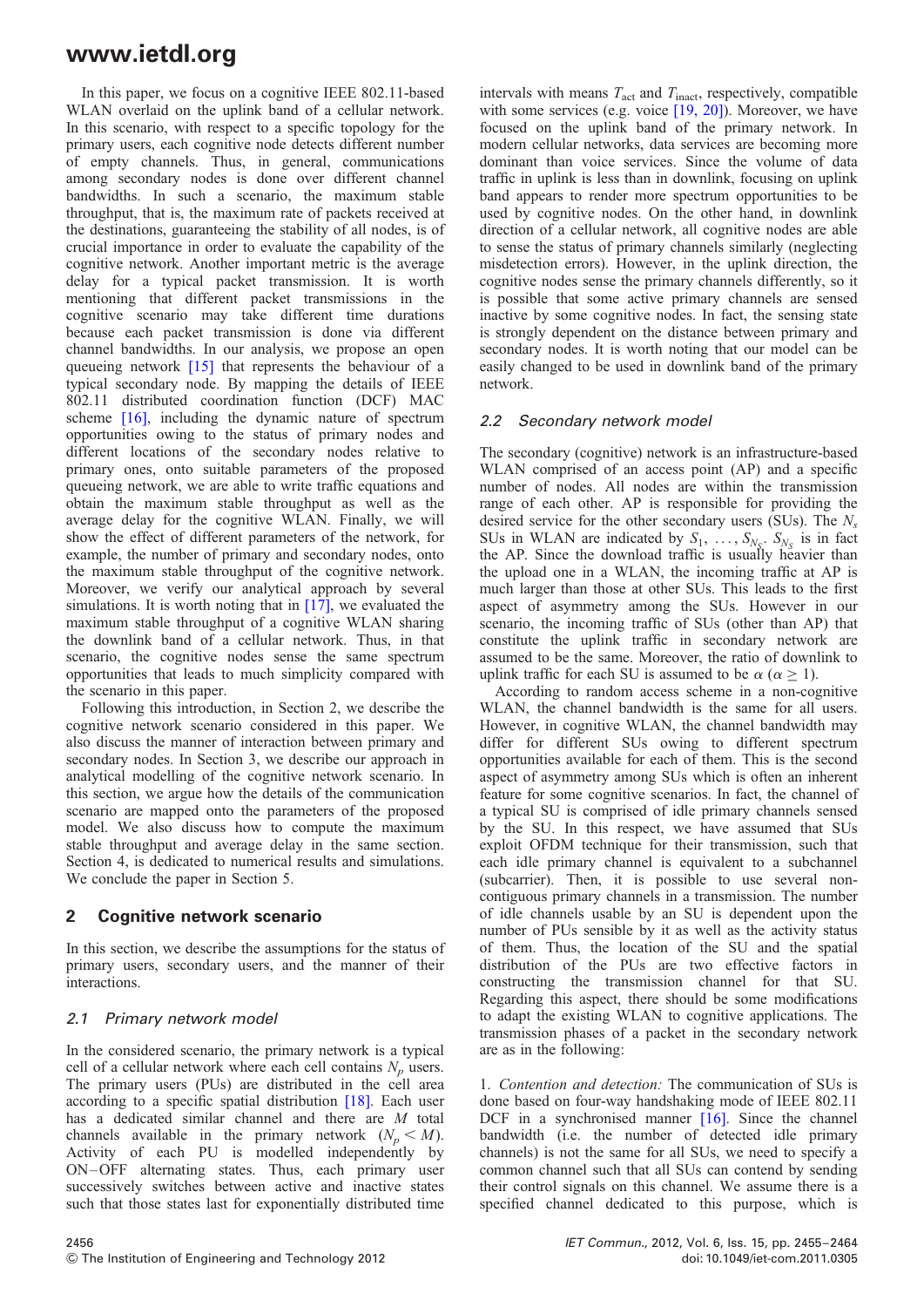referred to as contention channel. Thus, whenever a user has a packet, it senses the contention channel to be idle for a distributed inter frame space (DIFS). Then, the packet waits for a random number of time slots, uniformly chosen in the range of [0,  $W_i - 1$ ], where the window size,  $W_i$ , follows an exponential backoff procedure [16]. In the secondary network scenario, a four-way handshaking is assumed. The backoff procedure as well as request to send/clear to send (RTS/CTS) transmission is assumed to be similar to IEEE 802.11 (see [16]). If the transmission of both RTS and CTS are successful, it is followed by the packet transmission. In order to determine the channels on which the packet is transmitted, the idle primary channels should be detected by SU just before RTS is sent. The detection can be done by comparing the measured transmitted power in a primary channel with a predefined threshold. We assume perfect detection (i.e. without any misdetection). Moreover, for the sake of simplicity, a perfect power control is assumed in the primary network such that the power received at the base station, (i.e. the destination of all uplink primary transmissions), is constant. Furthermore, the propagation channel is modelled by a simple path loss. These assumptions specify a region for each SU such that only the active PUs, located in this region, are sensed busy. The PUs out of this region are sensed idle by the SU regardless of their activity status. As shown in Fig. 1, such a region is defined as the sensing region of the SU. For each SU, sensing regions are determined by transmission power of PUs, propagation channel and sensitivity of the SU's receiver. 2. Packet transmission: Before packet transmission starts, the secondary transmitter and receiver should negotiate about their detected idle channels. Therefore we have considered a slight change in functionality of RTS/CTS signals. In this respect, RTS contains a list of idle channels detected by the transmitter. The receiver chooses the channels from the list, which are the same as its own detected idle channels. The final list of usable channels is included in CTS signal. This list is not empty because we have assumed that a few of PUs are far enough from WLAN area such that they are not sensible by all SUs. In addition, since the channel bandwidth (comprised of idle channels sensed by both transmitter and receiver) is now known, the transmission time of the packet is also determined and inserted into CTS



signal by the receiver. As a result, the other SUs will be aware of how long the packet transmission is going to last. After the pair of SUs agreed upon the channels, the transmission of packet begins. The packet is divided into parallel streams and transmitted simultaneously on agreed idle primary channels as subchannels of OFDM.

#### 2.3 Interaction between primary and secondary networks

Once a typical SU has started its transmission, the PUs that were inactive at the beginning of the transmission may change their states to active. Whenever a PU becomes active during the transmission of an SU, it interferes with that transmission. It is worth noting that only the subchannels of SU (receiver) are prone to interference which their corresponding PUs are in the sensing region of the receiver. However, the packet transmission time in a secondary link is determined by the activity status of PUs located in the sensing regions of transmitter or receiver. Thus, we mention the union of the sensing regions of AP and an SU as their link-sensing region. The link-sensing region of a typical link in secondary network has been shown in Fig. 1.

In our scenario the SU does not release a primary channel corresponding to a PU in its link-sensing region if the PU becomes active during the transmission. It is because of the fact that an SU senses the primary channels just before it starts a packet transmission. So, it cannot detect the presence of PUs during the packet transmission phases (by assuming only one transceiver for each SU). According to typical packet length in  $[16]$  and typical values of  $T<sub>act</sub>$  and  $T_{\text{inact}}$  ([19, 20]), the maximum transmission time (i.e. transmission time when only one subchannel is available) of a packet is assumed to be small enough compared with  $T_{\text{act}}$  and  $T_{\text{inact}}$ . Note that the worst case for the transmission time of the packet occurs when almost all the PUs are active and also sensible by SU. The former is of very low probability. Moreover, the latter barely happens because PUs are spatially distributed across the cell and in uplink band, SUs are able to sense PUs just in their vicinity. Therefore the aforementioned assumption, which helps avoiding harmful interference for PUs, is justified by considering suitable fixed size packets.

### 3 Analytical modelling

In this section, we present our analytical approach for throughput and delay analysis of the secondary network. To this end, we model a typical SU  $(S_l)$  by an open queueing network [15] as depicted in Fig. 2. This network is comprised of several queueing nodes corresponding to different phases of a packet transmission. In the proposed model, the arrival of a customer to the queueing network represents the attempt to transmit a packet (including initial backoff, sending RTS etc.). The customer leaves the network after it receives its service from a subset of nodes. The model, service times and routing probabilities among the nodes are described in the following.

#### 3.1 Model description

Our proposed model maps the different phases of the packet transmission in a typical SU (i.e. *th SU,*  $S_l$ *) onto the nodes* of an open queueing network [15]. Different backoff stages Fig. 1 Primary and secondary network models are modelled through nodes  $B_i$  ( $i = 1, \ldots, m$ ) where i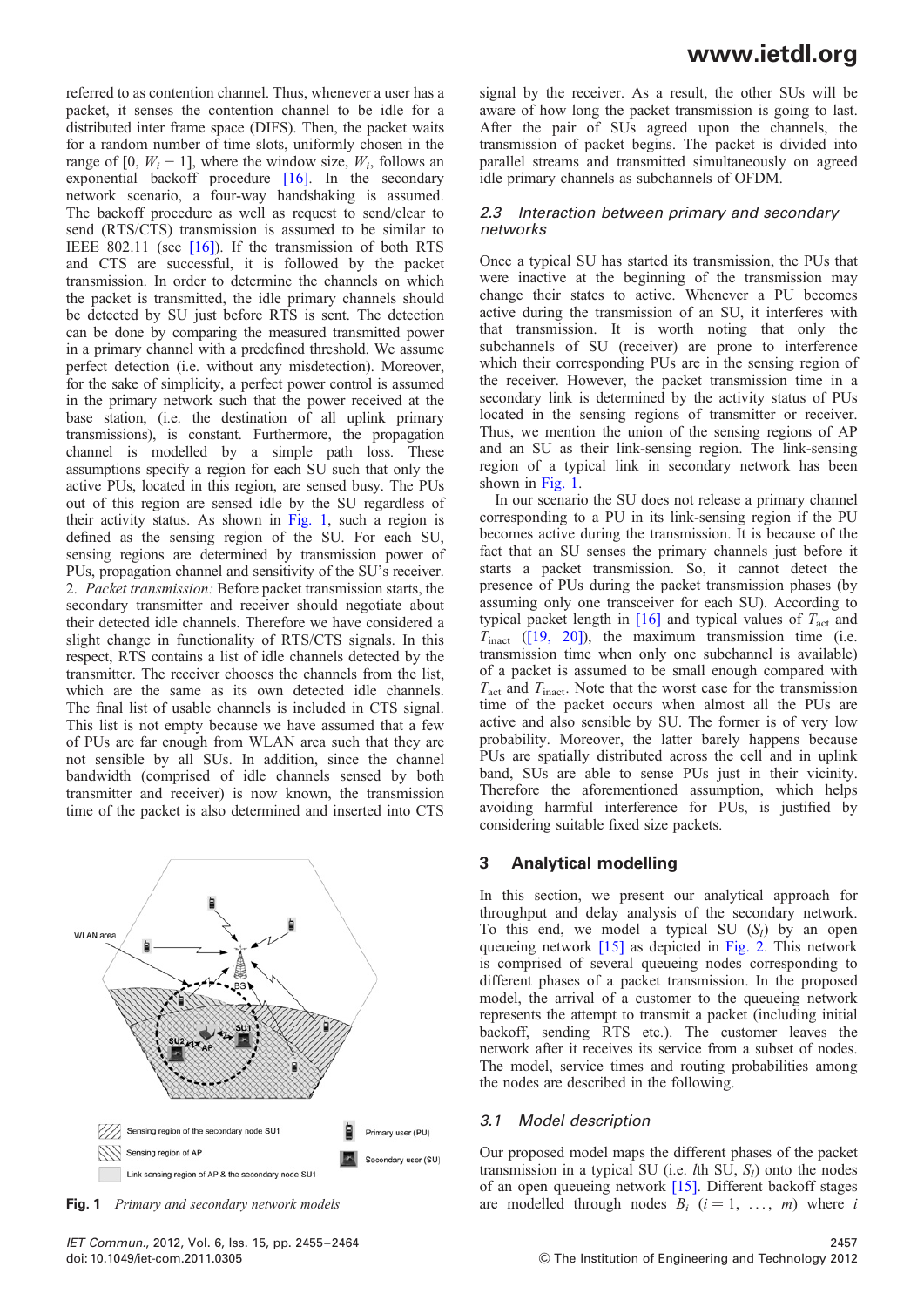

Fig. 2 Proposed queueing network to model a typical SU

represents the ith backoff stage. All arrived packets enter the first backoff stage  $(B_1)$ . Since after the backoff time expires, immediately RTS is sent on the contention channel, the customer (i.e. the packet) is routed directly to node  $RTS_i$ after its service in node  $B_i$  ends. The node RTS<sub>i</sub> models RTS transmission at the ith backoff stage, which in fact represents the contention phase. If the transmission of RTS is unsuccessful (with probability  $P_{\text{col}}^l$ ), the packet is routed to the next backoff stage,  $B_{i+1}$ . Also,  $P_{\text{col}}^l$  denotes the collision probability of  $S_l$  caused by other SUs in the contention channel. If the contention window reaches  $CW_{\text{max}}$ , which is equivalent to mth backoff stage, the packet is routed back from  $RTS_m$  to  $B_m$ . If the transmission of RTS is successful (with probability  $1 - P_{\text{col}}^l$ ), the customer is routed from  $RTS_i$  to TR, which represents the packet transmission phase. The service time of node TR is determined according to the probability distribution of the activity status of sensible PUs, which is equivalent to different possible spectrum opportunities.

#### 3.2 Service times and routing probabilities

In this part, service times and routing probabilities in the queueing network are discussed and calculated. These equations that are presented in the following are written for a typical SU, that is,  $S_l$ .

In nodes  $B_i$ 's, since the number of backoff slots are uniformly chosen from  $[0, W_i - 1]$ , the average number of waiting slots is  $(W_i - 1)/2$ . Notice that a backoff slot may have three cases. It could be an idle time slot, frozen because of collision, or frozen owing to successful transmission. Therefore we call it a virtual time slot as in [16]. The service time in  $B_i$  is calculated as in the following

$$
T_{B_i}^l = \frac{(W_i - 1)}{2} T_{vs}^l, \quad i = 1, \dots, m \tag{1}
$$

$$
T_{vs}^{l} = P_{\text{slot}}^{l} T_{\text{slot}} + P_{c}^{l} T_{c} + P_{S}^{l} T_{S}^{l}
$$
 (2)

where  $T_{B_i}^l$  and  $T_{vg}^l$  indicate the average durations of the *i*th backoff stage and a virtual time slot corresponding to the typical SU  $(S_l)$ , respectively.  $P_{\text{slot}}^l$ ,  $P_c^l$ , and  $P_s^l$ , are the probabilities of the cases in which no one transmits, more than one SU transmit and only one SU transmits at the beginning of a virtual slot of  $S_l$ , respectively. Also,  $T_{\text{slot}}$ ,  $T_c$ and  $T_S^l$  are the time durations of the virtual slot in three

mentioned cases, respectively, and they are derived from the following equations as in [16]

$$
T_{\text{slot}} = \sigma \tag{3}
$$

$$
T_c = t_{\rm RTS} + t_{\rm DIFS} + \delta \tag{4}
$$

$$
T_S^l = t_{\text{RTS}} + t_{\text{DIFS}} + \delta + t_{\text{SIFS}} + \delta + t_{\text{CTS}} + \delta
$$

$$
+ T_{\text{packet}}^l + t_{\text{SIFS}} + \delta + t_{\text{ACK}}
$$
(5)

where  $\delta$  is the propagation delay and, the parameters  $\sigma$ ,  $t_{RTS}$ ,  $t_{\text{CTS}}$  and  $t_{\text{ACK}}$  stand for time durations of an idle time slot, RTS, CTS and ACK frames, respectively. Also  $t_{\text{SIFS}}$  and  $t<sub>DIFF</sub>$  indicate the duration of short inter frame space (SIFS) and DIFS frames, respectively, as defined in IEEE 802.11 standard [16].  $T_{\text{packet}}^l$  denotes the average packet transmission time corresponding to the nodes other than  $S_l$ . In order to compute  $P_{\text{slot}}^l$ ,  $P_s^l$ ,  $P_c^l$  and  $T_{\text{packet}}^l$ , we need to define the transmission probability of a typical SU seen by  $S_l$ . If  $S_l$  has a packet at the beginning of a slot, then its slot duration is determined based on whether other SUs transmit at that slot or not. In fact, the transmission of other nodes is significant for  $S_l$  only if it has a packet to serve. So consider observation process in which the transmission status of other nodes are observed at the beginning of non-empty slots of  $S_l$ . This leads to a set of transmission probabilities of other SUs seen by  $S_l$ , for example,  $\tau_{lk}$ , denoting the transmission probability of  $S_k$  seen by  $S_l$ . Obviously,  $P_{\text{slot}}^l$ ,  $P_s^l$  and  $P_c^l$  are obtained as in the following (we discuss about  $\tau_{lk}$  in the next part)

$$
P_{\text{slot}}^l = \prod_{\substack{k=1 \ k \neq 1}}^{N_s} (1 - \tau_{l,k}) \tag{6}
$$

$$
P_S^l = \sum_{\substack{k=1\\k \neq 1}}^{N_S} \prod_{\substack{k'=1\\k' \neq k,l}}^{N_S} \tau_{l,k} (1 - \tau_{l,k'}) \tag{7}
$$

$$
P_c^l = 1 - P_{\text{slot}}^l - P_S^l \tag{8}
$$

Since SUs' transmission time duration are different owing to their locations relative to PUs, leading to different spectrum opportunities (i.e. different channel bandwidths),  $\vec{T}_{\text{packet}}$  is computed as in the following

$$
T_{\text{packet}}^l = \sum_{\substack{k=1 \ k \neq l}}^{N_S} P(S_k \text{ transmits}) T_{\text{Savg}}^k \tag{9}
$$

$$
P(S_k \text{ transmits}) = \frac{\prod_{\substack{k'=1\\k'\neq k,l}}^{N_S} \tau_{l,k}(1 - \tau_{l,k'})}{P_S^l}
$$
(10)

where  $T_{\text{Savg}}^k$  is the average packet transmission time of  $S_k$ . In (10), the successful transmission probability of  $S_k$  seen by  $S_l$  is obtained subjected to that only one SU transmits successfully.  $T_{\text{Savg}}^k$  depends on the probability distribution of the number of idle primary channels in the link-sensing region of  $S_k$  and AP, and is calculated according to the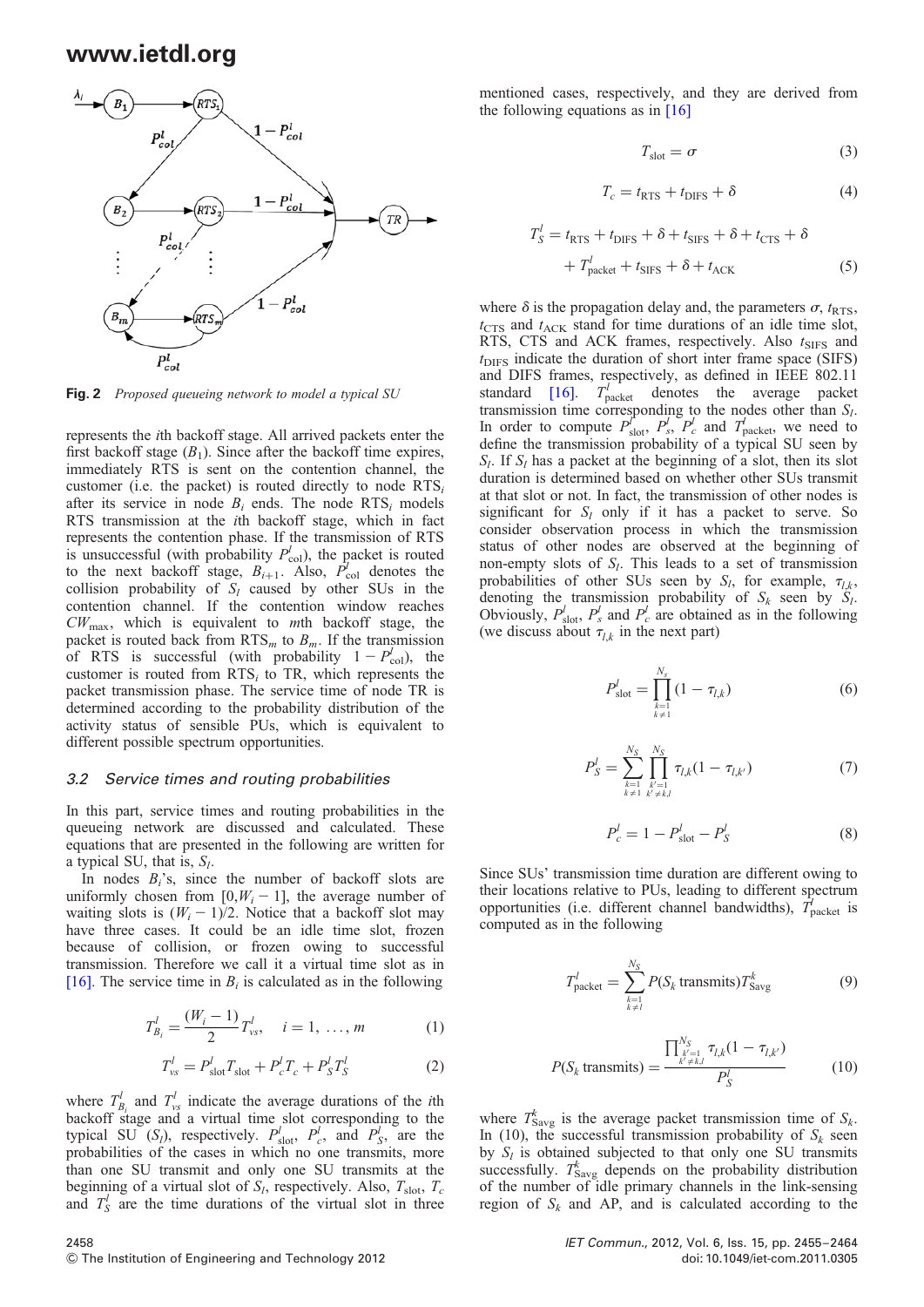following equations

$$
T_{\text{savg}}^k = \sum_{j=1}^{n_k} p_j^{\text{act}} \frac{L}{C(M-j)}, \quad k = 1, \dots, N_S - 1 \quad (11)
$$

$$
p_j^{\text{act}} = \binom{n_k}{j} P_a^j (1 - P_a)^{n_k - j} \tag{12}
$$

$$
P_a = \frac{T_{\text{act}}}{T_{\text{act}} + T_{\text{inact}}} \tag{13}
$$

where  $n_k$  denotes the number of PUs located in the linksensing region of  $S_k$  and AP. L and C are the packet length of secondary users and the bit rate of a primary channel when used by an SU, respectively, and  $p_j^{\text{act}}$  is the probability that j of  $n_k$  PUs are active.  $P_a$  is the probability of a PU being active in steady state. It is worth mentioning that we have assumed the average packet length is the same for all SUs and there is not any difference between primary channels. Notice that (11) is true for all SUs except AP. On the other hand, the average packet transmission time of AP, which is denoted by  $T_{\text{Savg}}^{\text{AP}}$ , depends on its receiver and is derived as in the following

$$
T_{\text{Savg}}^{\text{AP}} = \sum_{j=1}^{N_S - 1} P(S_j \text{ is the receiver}) T_{\text{Savg}}^{\text{AP},j} \tag{14}
$$

where  $T_{\text{Savg}}^{\text{AP},j}$  is the average packet transmission time of AP on condition that its receiver is  $S_j$ . The average packet transmission time in a link between AP and  $S_i$  depends on the number of PUs in the link-sensing region of them and is the same for uplink and downlink transmissions. So, we can conclude that  $T_{\text{Savg}}^{\text{AP},j} = T_{\text{packet}}^j$  derived in (9). In our scenario, the incoming packets at AP belong to one of the  $N_S - 1$ 

SUs equally likely, so  $P(S_j \text{ is receiver}) = \frac{1}{N_c-1}$ .<br>Finally, the service times of nodes TR and RTS<sub>i</sub> are computed as in the following

$$
T_{\rm TR}^l = T_{\rm Savg}^l + t_{\rm SIFS} + \delta + t_{\rm CTS} + \delta + t_{\rm SIFS} + \delta + t_{\rm ACK} \quad (15)
$$

$$
T_{\text{RTS}_i} = T_c = t_{\text{RTS}} + t_{\text{DIFS}} + \delta, \quad i = 1, \dots, m \tag{16}
$$

On the other hand, for routing probability in the queueing network illustrated in Fig. 2, the collision probability of  $S_l$ is derived as

$$
P_{\text{col}}^{l} = 1 - \prod_{\substack{k=1\\k \neq l}}^{N_S} (1 - \tau_{l,k})
$$
 (17)

where (17) states that a collision occurs if at least one of the other SUs transmits its RTS on the contention channel at the same slot which  $S_l$  is sending its RTS.

#### 3.3 Transmission probabilities seen by a typical SU

In this part, we derive expressions for the transmission probabilities  $\tau_{lk}$  introduced in previous part. First, we obtain the transmission probability of an SU at a typical slot provided that it is non-empty. This probability equals the proportion of the number of transmission slots to the total number of non-empty slots of the SU, in steady state.

Obviously this proportion does not take the duration of time slots into account. In order to compute the aforementioned proportion and remove the effect of slot durations, we interpret each slot experienced by an SU as an arrival to nodes  $B_i$  or RTS<sub>i</sub>  $(i = 1, \ldots, m)$  in the queueing network corresponding to the SU. Therefore an arrival to  $RTS_i$ corresponds to a transmission slot which could be a successful or unsuccessful transmission. Moreover, an arrival to  $B_i$  implies  $(W_i - 1)/2$  virtual slots in average in which the SU has not transmitted (i.e. backoff slots). If we define  $\alpha_{B_i}^k$  and  $\alpha_{RTS_i}^k$  as the arrival rates to nodes  $B_i$  and RTS<sub>i</sub> in the queueing network of  $S_k$ , respectively, the transmission probability of  $S_k$  under the condition that it is non-empty,  $\Gamma_k$ , is calculated as

$$
\Gamma_k = \frac{\sum_{i=1}^m \alpha_{\text{RTS}_i}^k}{\sum_{i=1}^m \frac{\alpha_{B_i}^k (W_i - 1)}{2} + \sum_{i=1}^m \alpha_{\text{RTS}_i}^k}
$$
(18)

where the denominator indicates the number of all slots experienced by  $S_k$  when it is non-empty and the nominator represents the number of slots in which  $S_k$  has a transmission attempt. Considering the independent behaviour of SUs [16], the probability that  $S_k$  is being observed by  $S_l$  in transmission mode, that is,  $\tau_{lk}$ , is then determined by the equation

$$
\tau_{l,k} = \rho_{l,k} \Gamma_k \tag{19}
$$

where  $\rho_{l,k}$  is the probability that  $S_l$  observes  $S_k$  as non-empty at the beginning of a slot. This probability is not exactly the same as traffic intensity of  $S_k$  in steady state (i.e.  $\rho_k$ ) because the observation instants are not completely random. Here we derive a more accurate expression for it. We have modelled the process of observation of  $S_k$  by  $S_l$  at the slots with a double-state Markov chain (Fig. 3). In this model, state '0' and state '1' represent the situations in which  $S_k$  is observed empty and non-empty by  $S_l$  at the start of a slot, respectively. If this Markov chain is solved, the steady-state probability of state '1' which is in fact  $\rho_{l,k}$  is obtained as in the following

$$
\rho_{l,k} = \frac{P_{01}}{P_{10} + P_{01}}\tag{20}
$$

where  $P_{01}$  and  $P_{10}$  are the transition probabilities between the corresponding states (see Fig. 3). If the empty or busy status of  $S_k$  seen by  $S_l$  at the current slot is changed at the next observation slot, transition occurs between the states. We refer to the next observation slot as the next slot. However, the current and the next slots are not necessarily



State 0:  $S_k$  is empty State 1:  $S_k$  is nonempty

**Fig. 3** Markov chain model for the observation process of  $S_k$  seen by  $S_l$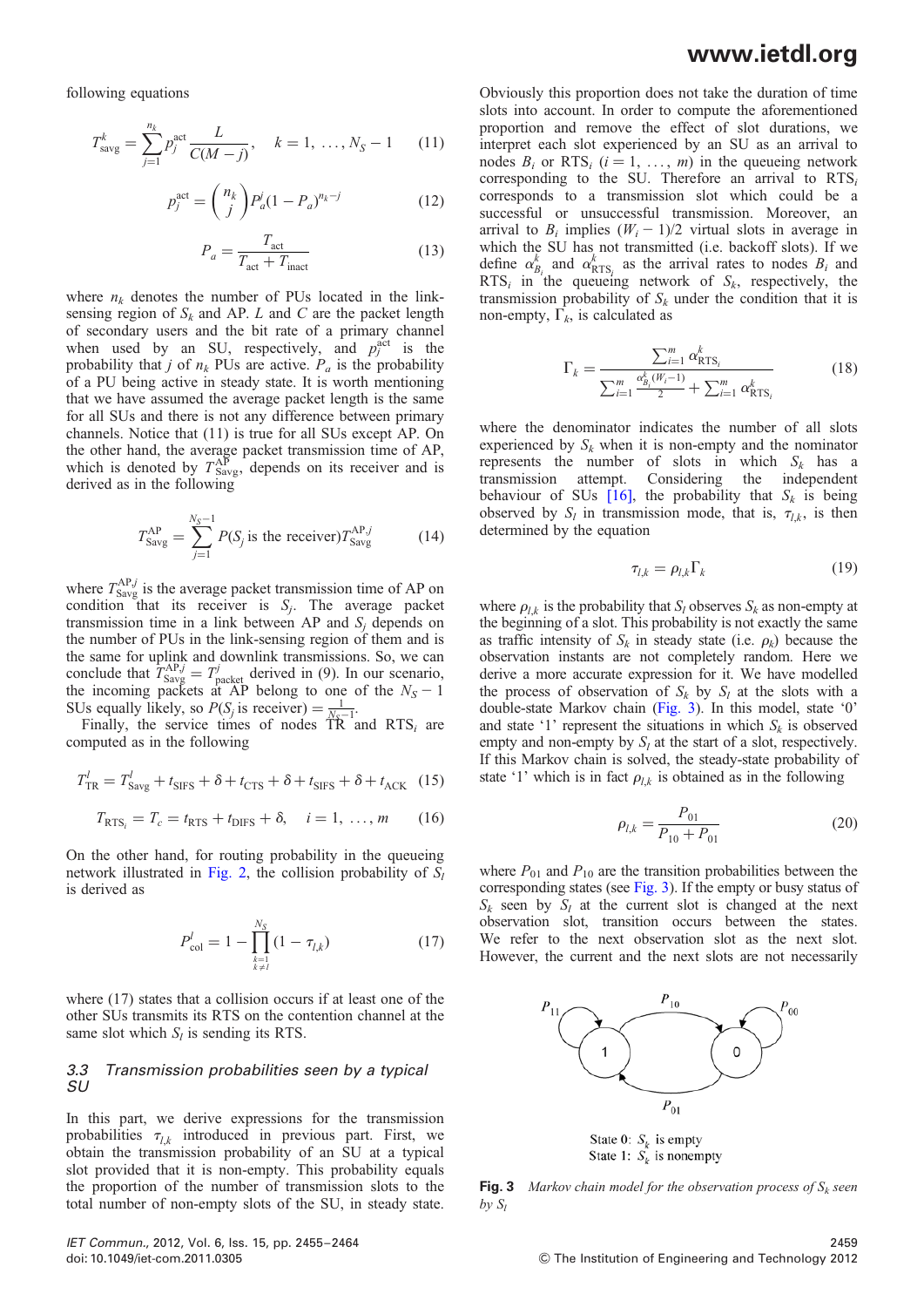

Fig. 4 Diagrams depicting the status of next slot relative to current slot

 $a S<sub>1</sub>$  is non-empty after the current slot ends

 $b S<sub>1</sub>$  gets empty after the current slot ends

subsequent. If the observer node, that is,  $S_l$ , does not get empty at the end of the current slot, the next slot is the subsequent one as shown in Fig. 4a. On the other hand, if  $S_l$  gets empty at the end of the current slot, the next slot is postponed to the slot which is coming after a packet enters the observer node as shown in Fig. 4b. In order to analyse  $P_{01}$  and  $P_{10}$ , the assumption of Poisson packet arrival at SUs is considered hereafter. We do the analysis in the two following steps:

1. Analysis of  $P_{01}$ : transition occurs from state '0' to state '1' in the two following cases:

Case 1. The current slot is a backoff, collision or successful transmission slot of  $S_l$  such that in the recent case,  $S_l$  does not get empty after the transmission.  $S_l$  remains busy at the end of a successful transmission slot with probability  $\rho_l$ , where  $\rho_l$  is the steady-state traffic intensity of  $S_l$ . This is because of the fact that the arrival of packets is assumed to be Poisson process and SUs are actually single-server nodes with arbitrary service times. In other words, we have M/G/1 nodes. According to the queueing theory, the departing packets (which are equivalent to successful transmission slots) in  $M/G/1$  nodes (i.e.  $s<sub>l</sub>$ ), see the node busy, at the departure instants, with its steady-state probability, that is, its traffic intensity,  $\rho_l$  [21]. On the other hand,  $S_k$  is empty at the beginning of the current slot and a packet enters during the current slot. If  $P_{\text{backoff}}^l$ ,  $P_{\text{RTS}}^l$ ,  $P_{\text{tx}}^l$  indicate the probability of a typical slot (here the current slot) of  $S<sub>l</sub>$  to be a backoff, collision, and successful transmission slot, respectively, and  $T_{\text{vs}}$ ,  $T_c$  and  $T_{\text{tx}}$  represent their corresponding durations, the probability of Case 1 is written as

$$
P_{\text{Case 1}} = P_{\text{backoff}}^{l}(1 - e^{-\lambda_k T_{\text{vs}}^{l}}) + P_{\text{RTS}}^{l}(1 - e^{-\lambda_k T_c}) + P_{\text{tx}}^{l} \rho_l (1 - e^{-\lambda_k T_{\text{tx}}^{l}})
$$
\n
$$
T_{\text{tx}}^{l} = T_c + T_{\text{TR}}^{l}
$$
\n(22)

where  $\lambda_k$  denotes the packet arrival rate at  $S_k$ . Moreover, considering the Poisson packet arrival process, the term  $1 - e^{-\lambda_k x}$  indicates the probability that a packet enters  $S_k$  in a slot of duration x. Also  $T_{tx}^{l}$  includes the durations of the contention phase, that is,  $T_c$ , derived in (4) as well as the successful transmission phase, that is,  $T_{TR}$ , derived in (15).

Also  $P_{\text{backoff}}^l$ ,  $P_{\text{RTS}}^l$  and  $P_{\text{tx}}^l$  are calculated as in the following (similar to (18))

$$
P_{\text{backoff}}^l = \frac{\sum_{i=1}^m \frac{\alpha_{B_i}^l(W_i - 1)}{2}}{\sum_{i=1}^m \frac{\alpha_{B_i}^l(W_i - 1)}{2} + \sum_{i=1}^m \alpha_{\text{RTS}_i}^l}
$$
(24)

$$
P_{\text{RTS}}^l = \frac{P_{\text{col}}^l \sum_{i=1}^m \alpha_{\text{RTS}_i}^l}{\sum_{i=1}^m \frac{\alpha_{B_i}^l (W_i - 1)}{2} + \sum_{i=1}^m \alpha_{\text{RTS}_i}^l}
$$
(25)

$$
P_{tx}^{l} = \frac{(1 - P_{\text{col}}^{l}) \sum_{i=1}^{m} \alpha_{\text{RTS}_{i}}^{l}}{\sum_{i=1}^{m} \frac{\alpha_{B_{i}}^{l} (W_{i} - 1)}{2} + \sum_{i=1}^{m} \alpha_{\text{RTS}_{i}}^{l}}
$$
(26)

where  $(24)$  specifies the proportion of slots which are backoff and thus  $S_l$  does not transmit. Equations (25) and (26) indicate the probability of transmission slots being successful and unsuccessful by multiplying  $P_{\text{col}}^l$  and  $1 - \overline{P}_{\text{col}}^l$ , respectively, by  $\Gamma$ <sub>l</sub> derived in (18).

Case 2. The current slot is a successful transmission slot in which  $S_l$  gets empty at the end of the current slot with probability  $1 - \rho_l$  and observes  $S_k$  non-empty at the next observation slot. Since the next slot that  $S_k$  is observed by  $S_l$ , relates to the next packet arrival time at  $S_l$  which is exponentially distributed (owing to Poisson arrivals),  $S_k$  is seen non-empty with probability  $\rho_k$ . This is due to the fact that a Poisson process observes another independent process in its steady state (PASTA [15]). The probability of Case 2 is then derived as

$$
P_{\text{Case 2}} = P_{tx}^l (1 - \rho_l) \rho_k \tag{27}
$$

With respect to above cases,  $P_{01}$  is finally obtained as

$$
P_{01} = P_{\text{Case 1}} + P_{\text{Case 2}} \tag{28}
$$

2. Analysis of  $P_{10}$ : transition occurs from state '1' to state '0' in the two following cases

*Case* 1'. The current slot is a backoff slot for  $S_l$  and a successful transmission slot for  $S_k$ , with probabilities  $P_{\text{backoff}}^l$  and  $P_{\text{tx}}^k$ , respectively. Also  $S_k$  gets empty at the end of the current slot with probability  $1 - \rho_k$ . The probability of this case is thus calculated as

$$
P_{\text{Case 1}'} = P_{\text{backoff}}^l P_{tx}^k (1 - \rho_k) \tag{29}
$$

Case 2′ . The current slot is a successful transmission slot for  $S_l$  and  $S_l$  gets empty after the transmission. So the next slot of observation is exactly the next slot after the arrival of a packet at  $S_l$ . As explained before, the probabilities that  $S_l$  gets empty at the end of the current slot and observes  $S_k$ empty at the next slot are  $1 - \rho_l$  and  $1 - \rho_k$ , respectively. Therefore the probability of this case is computed as in the following

$$
P_{\text{Case 2'}} = P_{tx}^l (1 - \rho_l)(1 - \rho_k) \tag{30}
$$

Finally  $P_{10}$  is computed as

$$
P_{10} = P_{\text{Case 1}'} + P_{\text{Case 2}'} \tag{31}
$$

#### 3.4 Traffic equations and the maximum stable throughput

At each queueing network, traffic equations indicate the equilibrium of arrival and departure rates at each queueing node. Regarding Fig. 2, the traffic equations of the proposed queueing network corresponding to  $S_l$  are as in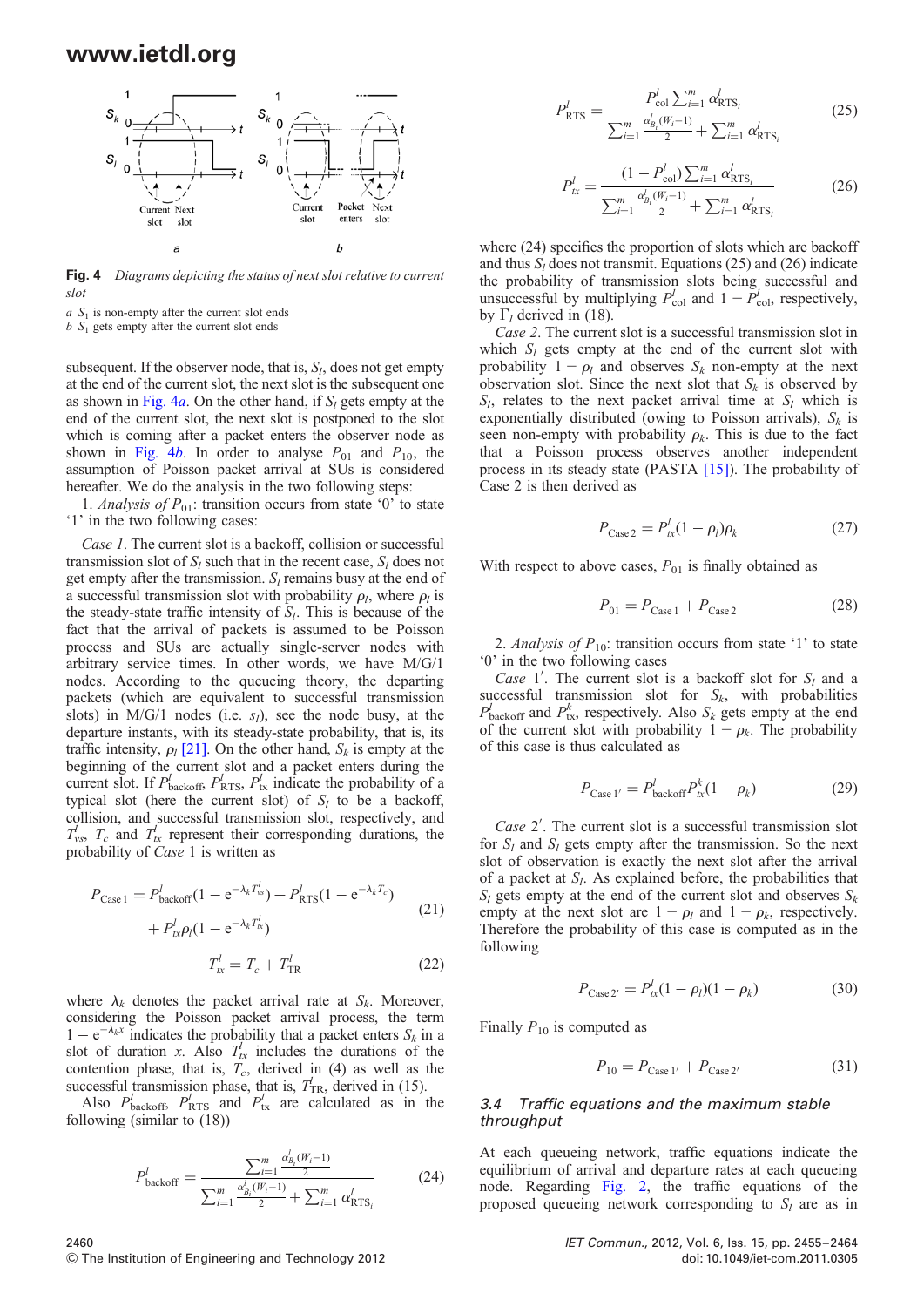the following

$$
\alpha_{B_1}^l = \lambda_l \tag{32}
$$

$$
\alpha_{B_i}^l = P_{\text{col}}^l \alpha_{\text{RTS}_{i-1}}^l, \quad i = 2, \dots, m-1 \tag{33}
$$

$$
\alpha_{B_m}^l = P_{\text{col}}^l \alpha_{\text{RTS}_m}^l + P_{\text{col}}^l \alpha_{\text{RTS}_{m-1}}^l \tag{34}
$$

$$
\alpha_{\text{RTS}_i}^l = \alpha_{B_i}^l, \quad i = 1, \dots, m \tag{35}
$$

$$
\alpha_{\rm TR}^l = (1 - P_{\rm col}^l) \sum_{i=1}^m \alpha_{\rm RTS_i}^l \tag{36}
$$

where  $\alpha_x^l$  denotes the packet arrival rate at node x of the queueing network corresponding to  $S_l$ . Equation (34) deals with the fact that in stage  $m$  (i.e. the last backoff stage) the packets are routed back to  $B_m$  with probability  $P_{\text{col}}^V$ . By solving traffic equations, the arrival rates to the nodes of the queueing network corresponding to  $S_l$  are obtained. The traffic intensity of each node in the network is defined as its arrival rate multiplied by its average service time. In other words, single-server nodes, traffic intensity denotes the probability that the server is non-empty. So, it indicates the average number of customers at the server. Since our proposed queueing network represents the server of a typical SU, the traffic intensity of  $S_l$  is then determined by the following equation

$$
\rho_l = \sum_{i=1}^{m} (\rho_{B_i}^l + \rho_{RTS_i}^l) + \rho_{TR}^l
$$
 (37)

where  $\rho_{B_i}^l$ ,  $\rho_{\text{RTS}_i}^l$  and  $\rho_{\text{TR}}^l$  are the traffic intensities for nodes  $B_i$ ,  $RTS_i$  and TR in the queueing network corresponding to  $S_i$ , respectively. Equation (37) expresses that the average number of packets in the server of  $S_l$  is the summation of average number of packets in the servers of all nodes of the corresponding queueing network. Hence, by keeping (37) smaller than one, it is guaranteed that the average number of customers in the server of the SU is smaller than one which is equivalent to the stability of the SU. Among SUs, the one with largest traffic intensity is the bottleneck node, that is, it reaches the border of instability earlier than the others. Therefore the maximum stable throughput of the secondary network is the total arrival rate (i.e.  $\sum_{l=1}^{N_S} \lambda_l$ ) which results in the traffic intensity of the bottleneck node to be on the border of instability (i.e. equal to one). According to our cognitive scenario (see Section 2), if the arrival rate at each SU is indicated by  $\lambda$ , then the arrival rate at AP would be  $\alpha(N_S - 1)\lambda$ . Then the maximum stable throughput of the secondary network (i.e. both upload and download traffic), shown by  $\Lambda_{\text{max}}^{st}$ , is computed as in the following

$$
\begin{aligned} \Lambda_{\text{max}}^{st} &= \max_{\lambda} \left( \alpha + 1 \right) (N_S - 1) \lambda \big|_{\rho_I \le 1, 0 \le i \le N_S} \\ &= (\alpha + 1)(N_S - 1) \lambda_{\text{max}} \end{aligned} \tag{38}
$$

where  $\lambda_{\text{max}}$  is the maximum arrival rate at each SU other than AP leading to maximum stable throughput of the secondary network. Since in our scenario, the packet arrival rate at AP is much higher than the other SUs, AP is the node which limits the maximum stable throughput of the secondary network. In other words, this is the node which meets the instability condition earlier than the others.

## www.ietdl.org

#### 3.5 Non-saturated delay analysis

In this section, we analyse the average packet delay of SUs. Since in our scenario, the packet arrival distribution at each of the single-server SUs is assumed to be Poisson and the service time has an arbitrary distribution, so each of the SUs can be modelled as an M/G/1 node. For an M/G/1 node, the Pollaczek –Khinchin formula can be used to calculate delay as in the following equation  $(21)$ 

$$
D_l = E(x_l) + \lambda_l \frac{E(x_l^2)}{2(1 - \rho_l)}
$$
(39)

where  $D_l$ ,  $E(x_l)$  and  $E(x_l^2)$  denote the average packet delay, first and the second moments of the service time corresponding to  $S_l$ , respectively. Moreover  $\lambda_l$  and  $\rho_l$  denote the packet arrival rate and traffic intensity of  $S_l$ , respectively.  $\rho_l$  can be derived by solving the presented equations in previous sections iteratively for a desired set of  $\lambda_j$  (  $j = 1, \ldots, N_S$ ) which guarantees the stability of the network (see Section 3.4). Each packet that enters the queueing network of an SU, leaves the network after a number of probable collisions and a successful transmission. Since the collision probability of the serving packet (i.e. the packet within the transmission process) at the queueing network corresponding to  $S_l$  is considered to be  $P_{\text{col}}^{\dagger}$ , then the  $E(x_l)$  and  $E(x_l^2)$  are calculated according to the following equations

$$
E(x_l) = \sum_{k=1}^{\infty} (P_{\text{col}}^l)^{k-1} (1 - P_{\text{col}}^l) \overline{x_{l,k}}
$$
(40)

$$
E(x_{l^2}) = \sum_{k=1}^{\infty} (P_{\text{col}}^l)^{k-1} (1 - P_{\text{col}}^l) \overline{x_{l,k}^2}
$$
(41)

where  $\overline{x_{l,k}}$  denotes the average packet service time corresponding to  $S_l$ , on condition that the kth transmission of the packet is successful, that is,  $k - 1$  collisions have occurred. Thus,  $\overline{x_{l,k}}$  can be derived from the following equations:

$$
x_{l,k} = \begin{cases} \sum_{j=1}^{k} (T_{B_j}^l + T_{\text{RTS}_j}) + T_{\text{TR}}^l; & 1 \le k \le m \\ \sum_{j=1}^{m} (T_{B_j}^l + T_{\text{RTS}_j}) & (42) \\ + (k - m)(T_{B_j}^l + T_{\text{RTS}_j}) + T_{\text{TR}}^l; & m \le k \end{cases}
$$

where  $T_{B_j}^l$ ,  $T_{RTS_j}$ , and  $T_{TR}^l$  indicate the service times of nodes  $B_j$ , RTS<sub>j</sub>, and TR of the queueing network corresponding to  $S_l$ . By inserting (40)–(42) in (39), we are able to compute the average delay for a typical packet of the corresponding wireless node,  $S_l$ .

#### 4 Numerical and simulation results

In this section, we present some numerical results in order to evaluate the maximum stable throughput and average delay of a cognitive WLAN in different conditions. We also present the simulation results in order to validate the accuracy of our model. The simulation has been done in MATLAB environment. The values of different parameters in analysis and simulation have been listed in Table 1 ([16], [20]). Moreover,  $\alpha$  (see Section 2.2) is assumed to be one which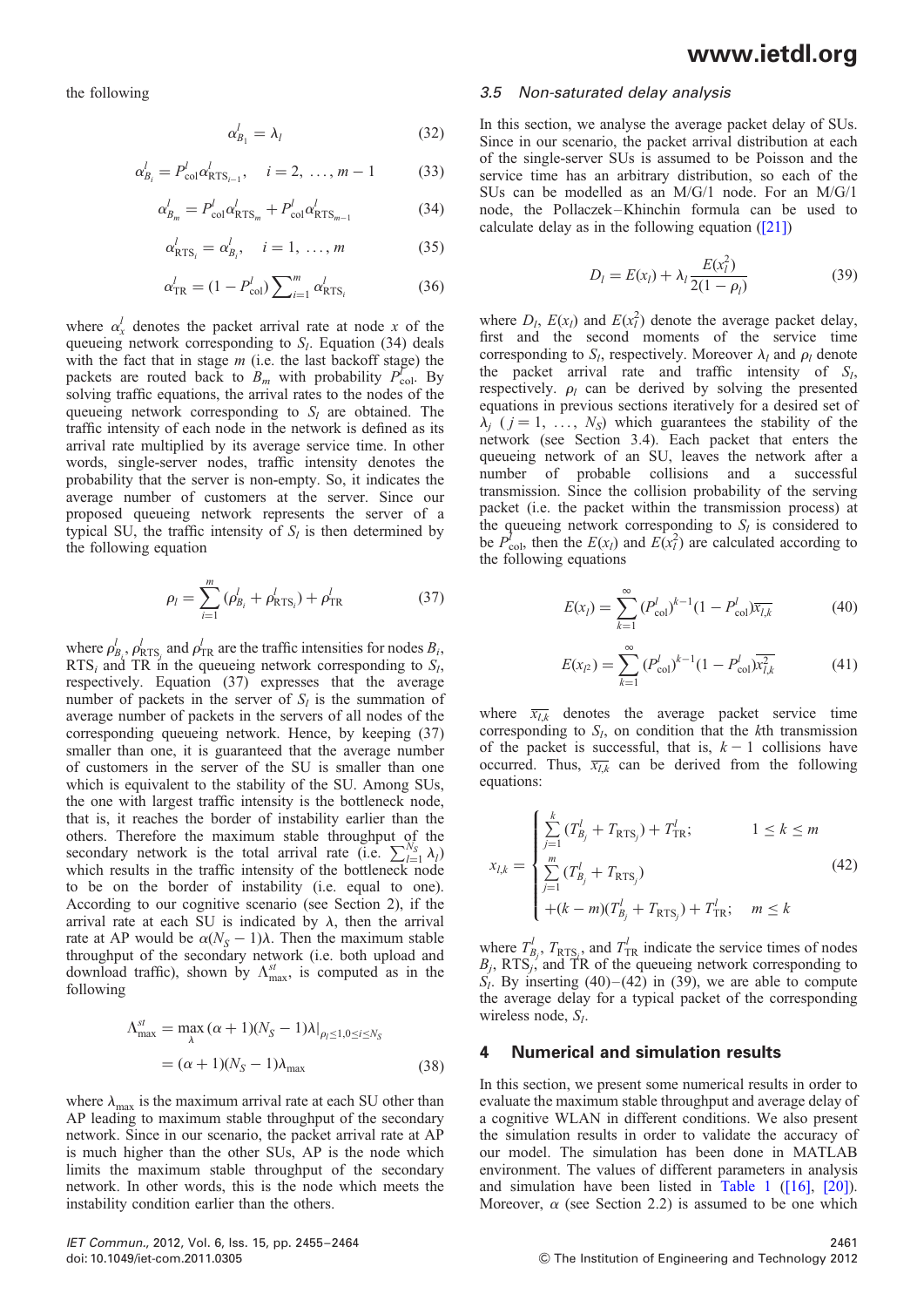Table 1 Typical values of parameters in simulation and analysis

| parameter                                | Numerical value |  |  |  |
|------------------------------------------|-----------------|--|--|--|
| M                                        | 50              |  |  |  |
| $T_{\rm act}$                            | 0.3s            |  |  |  |
| $T_{\text{inact}}$                       | 0.5s            |  |  |  |
| $\prime$                                 | 8000 bit        |  |  |  |
| С                                        | 200 kbps        |  |  |  |
|                                          | $300 \mu s$     |  |  |  |
| $\frac{T_c}{T_{\text{slot}}}$            | $50 \mu s$      |  |  |  |
| $\begin{array}{c} N_p \ N_s \end{array}$ | 40              |  |  |  |
|                                          | 21              |  |  |  |

corresponds to a symmetric service, for example, VoIP (Voice over IP) service [22].

Without loss of generality, we have applied a specific spatial topology for PUs in our simulation and analysis. We have placed PUs in different regions in the cell such that 50% of them are sensible by all SUs and 20% are out of the sensing region of them. Thus, for each packet transmission in the cognitive network, 20% of the primary channels are available irrespective of the corresponding PUs' status. On the other hand, 50% of the primary channels are sensed similarly by all SUs, however, the usability of the remaining 30% of the channels depends on the location of the SU. Hence, the performance metrics (throughput and delay) are dependent upon the spatial topology of the wireless nodes. By having the spatial distribution of PUs, the maximum stable throughput of the cognitive WLAN could be obtained in a more general case. In our analyses, we have focused on a specific spatial topology with the aforementioned proportions in different regions, as typical values.

In Fig. 5 the effect of spatial distribution of PUs on the maximum stable throughput of secondary network has been studied. To this end, we have changed the percentage of PUs which is sensible by all SUs. As shown in Fig. 5, the maximum stable throughput decreases nearly linear as the percentage of PUs in the sensing region of WLAN (i.e. all SUs) increases.

The influence of activity factor of PUs on the maximum stable throughput of secondary network is depicted in Fig. 6. The activity factor is a characteristic of the service type provided by the primary network. Increasing the activity factor decreases the spectrum opportunities for SUs



Fig. 5 Effect of spatial distribution of PUs on the maximum stable throughput of the secondary network



Fig. 6 Effect of activity factor on the maximum stable throughput of the secondary network

leading to a degradation in the maximum stable throughput of secondary network. As shown in Fig. 6, for larger number of PUs, the increment of the activity factor causes more degradation in the maximum stable throughput. This is due to the fact that in larger number of PUs, the number of sensible PUs by all SUs also increases, so the activity of PUs more strongly affects the spectrum opportunities (assuming that the spatial distribution of PUs does not change). Also the results where the secondary network utilises the downlink band of the primary network [17] have been illustrated in Fig. 6. As shown in Fig. 6, at



**Fig. 7** Simulation results for departure rate against arrival rate in the secondary network

Table 2 Ratio of departure rate to arrival rate at AP for three types of arrivals

|        |       |       | Arrival rate at AP ( $\lambda$ ) Poisson Uniform MMPP $\lambda_1 = 2\lambda$ , $\lambda_2 = 0.5\lambda$ |
|--------|-------|-------|---------------------------------------------------------------------------------------------------------|
| 266.66 |       |       | 1                                                                                                       |
| 271.42 |       |       | 0.994                                                                                                   |
| 276.19 |       |       | 0.960                                                                                                   |
| 285.71 |       |       | 0.918                                                                                                   |
| 290.47 | 0.995 | 0.994 | 0.885                                                                                                   |
| 295.23 | 0.969 | 0.969 | 0.850                                                                                                   |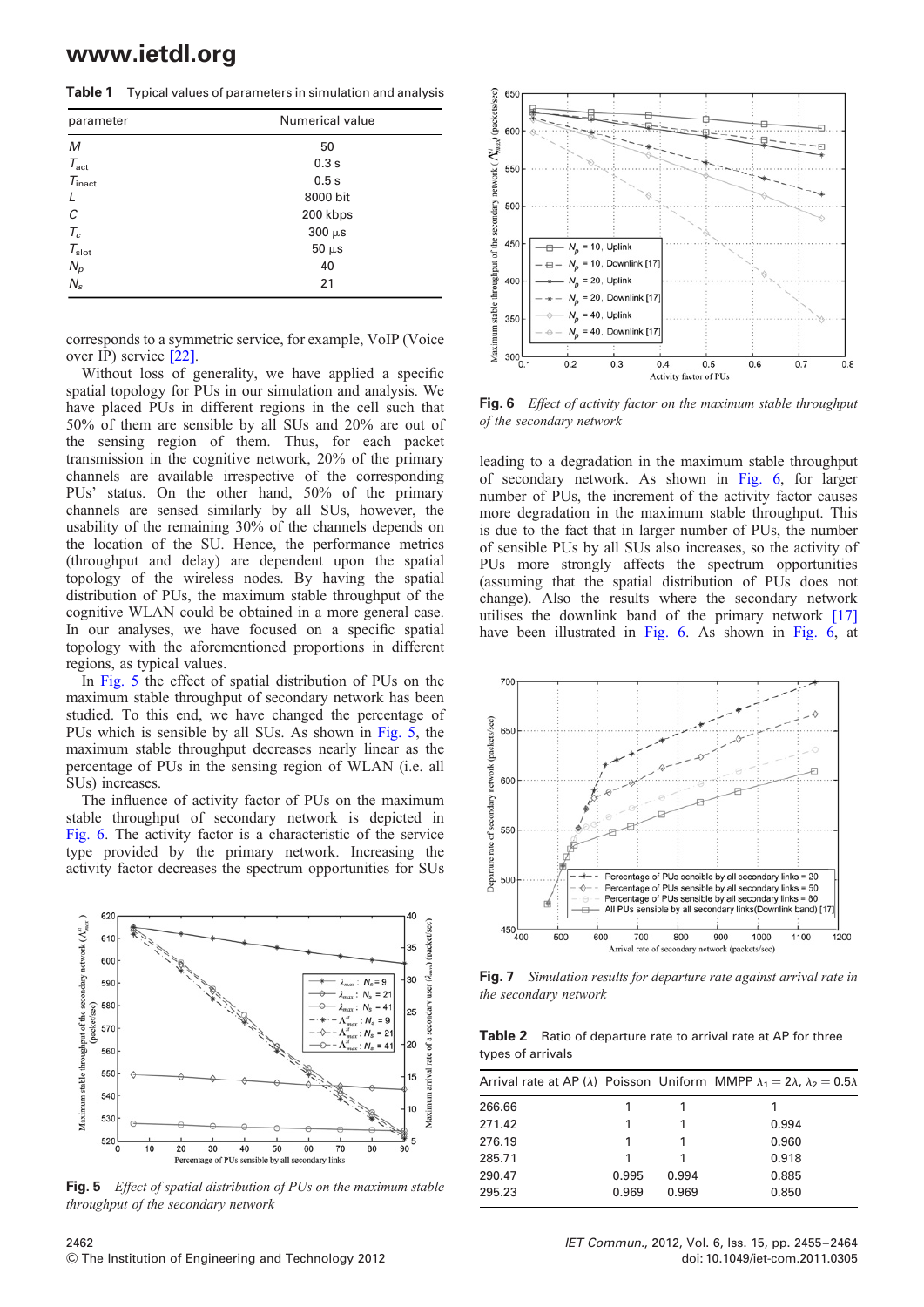Table 3 Simulation results for average delay corresponding to three types of arrivals with different rates but nearly the same traffic intensities

| Poisson                 |                  | Uniform                 |                  | <b>MMPP</b>             |                  |
|-------------------------|------------------|-------------------------|------------------|-------------------------|------------------|
| Traffic intensity of AP | Average delay(s) | Traffic intensity of AP | Average delay(s) | Traffic intensity of AP | Average delay(s) |
| 0.30                    | 0.0034           | 0.29                    | 0.0029           | 0.29                    | 0.0131           |
| 0.40                    | 0.0040           | 0.38                    | 0.0033           | 0.37                    | 0.0150           |
| 0.48                    | 0.0047           | 0.44                    | 0.0036           | 0.46                    | 0.0208           |
| 0.60                    | 0.0065           | 0.56                    | 0.0046           | 0.56                    | 0.0313           |

activity factor of 0.4, the increase in maximum stable throughput of the secondary network amounts to 1.5, 4.2 and 10.3% for 10, 20 and 40 PUs, respectively. This increase is due to the fact that in uplink band, SUs can take advantage of active primary channels that their corresponding PUs are far away to be sensed by SUs, without causing any problem to them. As the number and activity factor of PUs get larger, spatial opportunities play more vital role in enhancing the maximum stable throughput of the secondary network.

In order to confirm our modelling approach, we have plotted the simulation results in which the throughput (i.e. the departure rate of packets) is measured for different arrival rates. To this end, the simulation is carried out for three types of arrival processes. Moreover, we have simulated the MAC scheme of IEEE 802.11, discussed in Section 2, for each packet transmission. In our simulation, the physical effects have been ignored and the packets play the role of information entities. Then, we have counted the number of generated packets as well as the number of packets received successfully in a large time interval (equivalent to a large number of generated packets in order of hundred thousand ones). By dividing the counted number of packets into the time interval, we obtain the arrival and departure rates. In order to be certain about the validity of our results, we have considered the simulation for two different sufficiently large time intervals such that the results are within 0.5% difference. As shown in Fig. 7, because of stability, at the rates below the maximum stable throughput, the arrival rate equals the departure rate. However, for arrival rates greater than the maximum stable throughput, some packets incur infinite delay. In this case the departure rates of the saturated nodes do not increase



Fig. 8 Analytical and simulation results for average delay corresponding to the packet transmissions by AP

anymore. Notice that since the SUs (other than AP) have the same arrival rate in our scenario, the above discussion holds true for AP which is the throughput limiting node. In fact, after the arrival rate exceeds the rate corresponding to the maximum stable throughput (i.e.  $\lambda_{\text{max}}$ ), the departure rate of AP does not increase, however the other SUs are still capable of supporting higher rates. For this reason the plot in Fig. 7 has a slight increasing slope. Actually the knee of the simulation curve shows the maximum stable throughput. Comparing the knees of the curves with the analytical results in Fig. 5 shows a nearly 3% difference. The results for the downlink scenario are also depicted in Fig. 7. As shown in Fig. 7, the maximum stable throughput of the secondary network in downlink band is less than the uplink one owing to lack of spatial opportunities.

In order to show the capability of our model in evaluating the average delay we have plotted it for rates lower than the maximum stable throughout (i.e. non-saturation mode) and compared the results with simulation in Fig. 8. The results have been plotted for two activity factors. As we observe the analytical results are in close match with simulation results. The small amount of difference mainly reverts to a bit difference between traffic intensities  $(\rho)$  at simulation and analysis (corresponding to aforementioned mismatch in maximum stable throughput). In fact,  $1 - \rho$  appears in the denominator of (39), leading to more mismatch in delay for a small mismatch in  $\rho$ .

As we indicated, our analytical approach exploits the nature of Poisson process for the arrivals (e.g. Section 3.3). In order to illustrate the difference between the results of our analytical approach based on Poisson process with the simulation results based on some other arrival processes, we have considered Markov modulated Poisson process (MMPP) and arrivals with uniform inter-arrival times.

In the former case, we have considered two states with average sojourn times  $T_1$ ,  $T_2$ , corresponding to Poisson processes with rates  $\lambda_1$ ,  $\lambda_2$ , respectively (T<sub>1</sub> = 0.05 s,  $T_2 = 0.2$  s). Table 2 shows that there is not any significant change in the maximum stable throughput for the non-Poisson arrival processes, compared with Poisson arrival process with the same rate. However, the story of average delay is different. In fact, in evaluating the average delay, the results for three types of arrivals with the same rate are much different. In order to have a relatively fair comparison we have selected the arrival rates such that the traffic intensities for three types of arrivals are nearly the same. As we observe in Table 3, the results of arrival process with uniform inter-arrival time is very near to the case of Poisson process, however, the delays for MMPP are much larger. This is due to the fact that according to our model for MMPP, in some time intervals (corresponding to first state of MMPP) the temporary arrival rate is two times of the steady-state arrival rate, leading to some packet